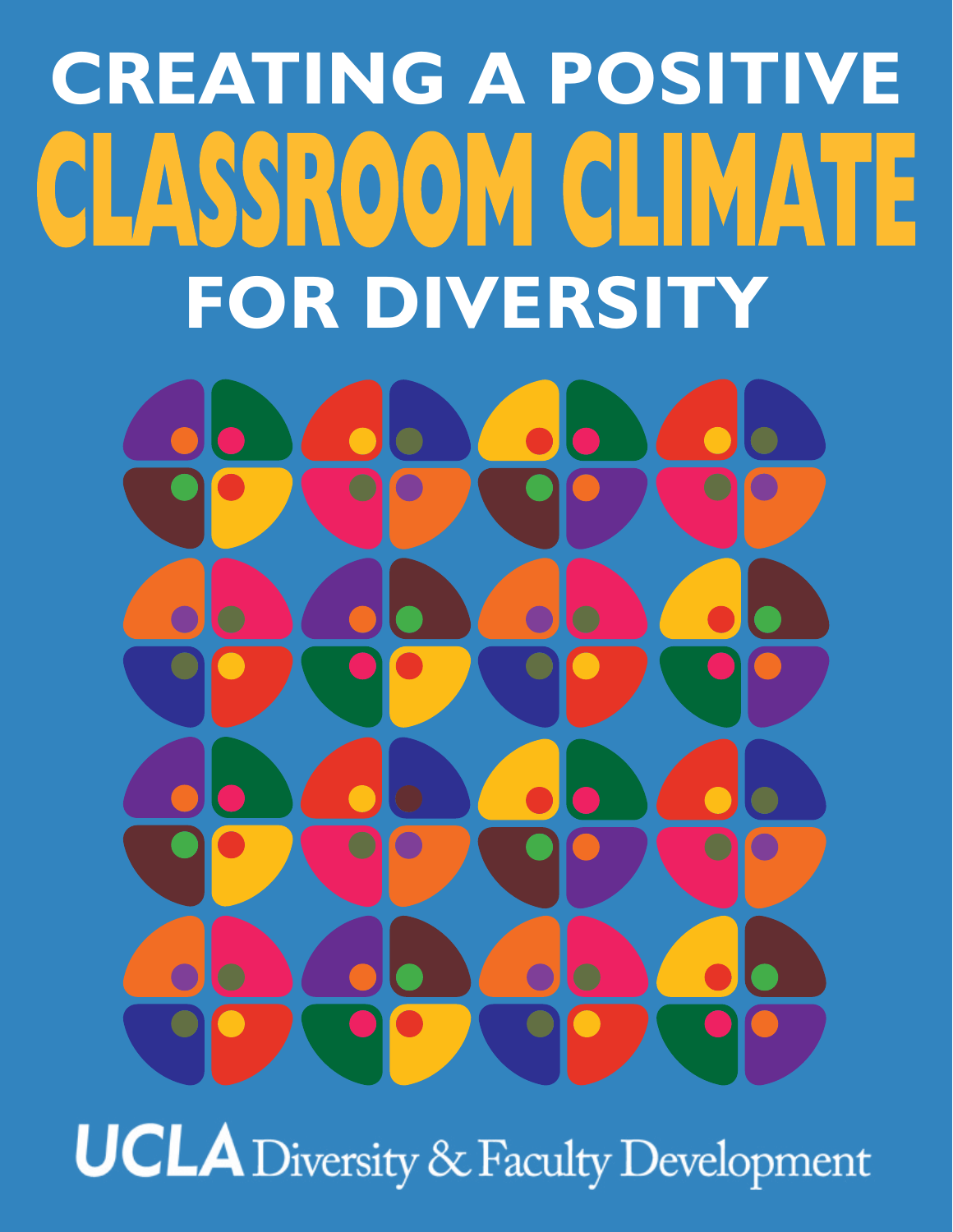# **CREATING A POSITIVE CLASSROOM CLIMATE FOR DIVERSITY**

**JUAN C. GARIBAY**

*Contact UCLA's office of Diversity & Faculty Development for permission to reproduce this booklet for educational purposes. Email [facdiversity@conet.ucla.edu](mailto:facdiversity%40conet.ucla.edu?subject=Creating%20a%20Positive%20Classroom%20Climate%20for%20Diversity) or call (310) 206-7411.*

 $6x - x$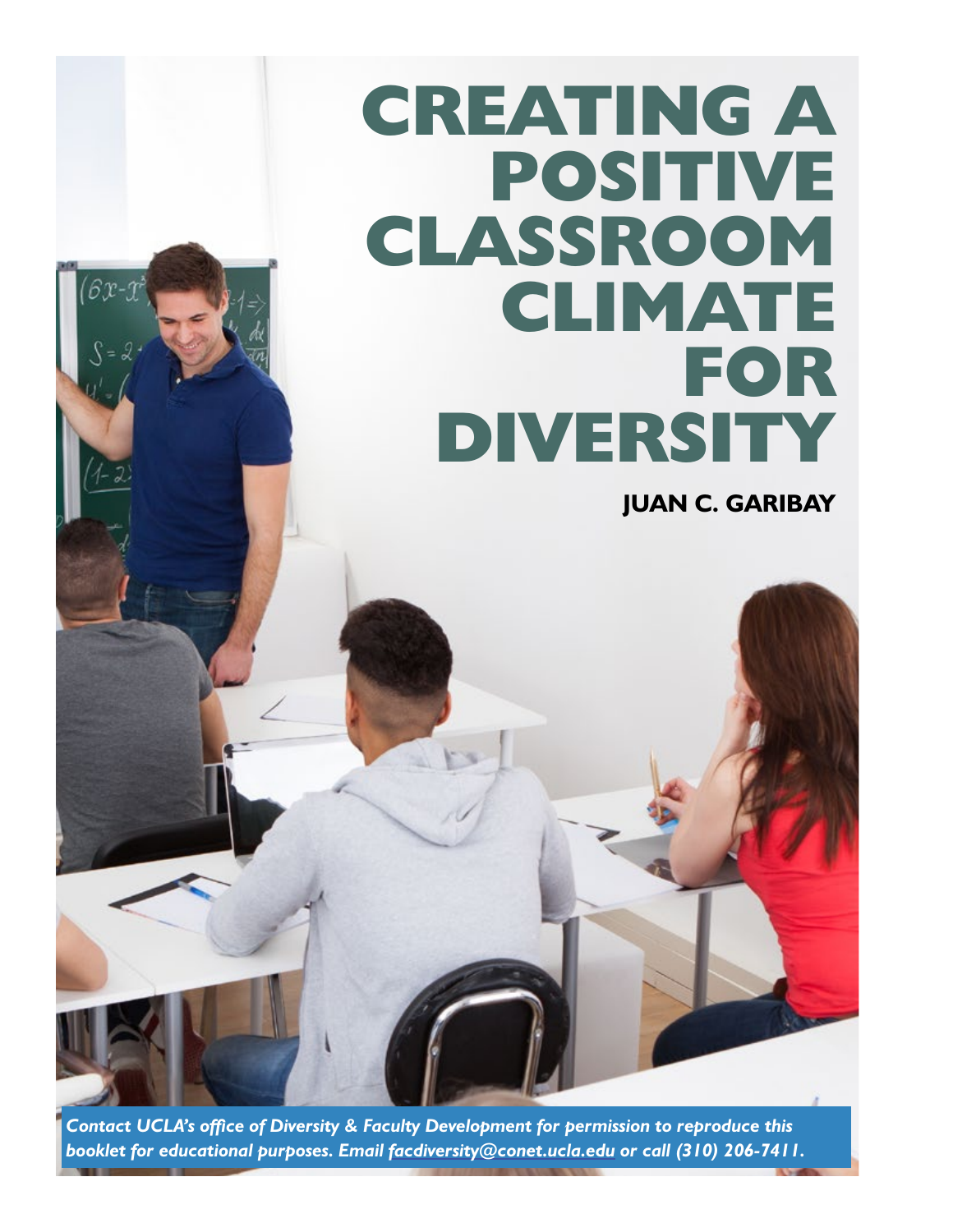# *It is the responsibility of faculty members to treat every student as an individual and to focus on the learning success of each student in a class.*

#### **WHY THE CLASSROOM CLIMATE IS IMPORTANT FOR LEARNING**

THE LEARNING ENVIRONMENT in a class can affect student engagement and performance. Whether the class is in a large lecture hall, a small seminar, or a laboratory section, a learning environment where all feel safe, valued, and respected is necessary for students to achieve and demonstrate their full potential. Since a negative environment can be an obstacle to learning, it is essential to understand how to create and sustain a positive climate for all students. Elements of the learning environment that need to be addressed include the physical—providing adequate materials or reducing noise—to the psychosocial—how students feel and are treated in the classroom. In order for a classroom to have an inclusive climate for diversity, students must feel supported in the components of the course, including content, discussion, physical/structural aspects, and class meeting times.

Although all participants (students, teaching assistants, and instructors) in a course play a part, the faculty member's role is central in the formation of the climate for diversity. Faculty have the power to select course content, facilitate discussion, and reward learning—all of which can affect the classroom climate. In order to make sure that the climate is conducive to learning and to the success of all students, faculty should consider the elements that affect classroom climate when planning a course.

#### **STUDENT DIVERSITY IN THE CLASSROOM**

**S**TUDENTS bring their own multiple social group identities to the learning environment. These identities can include, but are not limited to, gender, race/ethnicity, immigration status, sexual orientation, dis/ability, age, socioeconomic status, and religion.

The broader society has defined, ascribed meaning, and given status and power to these identities (Johnson, 2005; Omi and Winant, 1994; Tatum, 2000). Since they can shape the experiences of students within classrooms, it is critical for professors to understand these various social identities in order to actively develop inclusive learning environments for all students

# **CLASSROOM CLIMATES**

**A**STUDY by DeSurra and Church (1994) shows that a useful way to think about climate in the classroom is through two sets of oppositions along a continuum: marginalizing vs*.* centralizing and explicit vs*.* implicit. *Explicitly marginalizing* climates are hostile, unwelcoming, or discriminatory. Classrooms where instructors and/or students openly express demeaning attitudes about particular, especially marginalized, groups are considered explicitly marginalizing climates. *Implicitly marginalizing* climates exclude certain groups of people in more subtle and indirect ways. These climates can be more difficult to recognize, given that implicitly marginalizing climates can develop even when instructors or students are consciously attempting to be welcoming or encouraging. When instructors request that students not use race/ethnicity in a particular analysis or discussion, they send the message that racial/ethnic experiences are not valid in intellectual discussions. Or, an instructor may call on a student from a historically marginalized group to represent the perspectives of the entire group. In their study, DeSurra and Church found that implicitly marginalizing—rather than explicitly marginalizing—climates are most common in college classrooms.

On the other continuum are implicitly centralizing and explicitly centralizing climates. *Implicitly centralizing* climates are those where unplanned responses that validate alternative perspectives and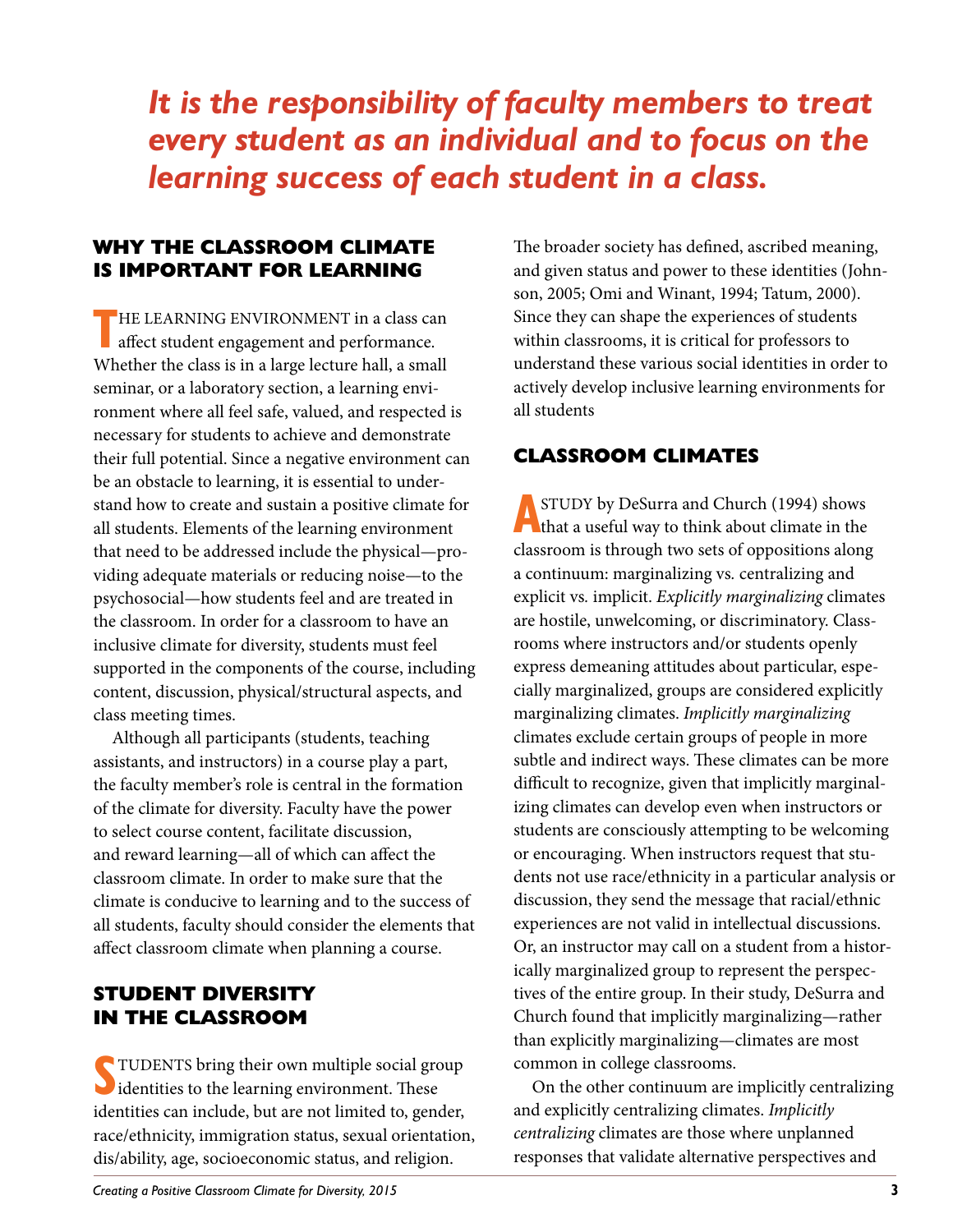# **ACKNOWLEDGING THE VALUE OF DIVERSITY**

**In order to encourage all students to achieve, instructors need to communicate the importance of diversity in the practice of all disciplines in the university. Acknowledging the value you place on diversity is essential to creating a positive classroom climate from the very beginning of the course. Including a statement in the syllabus is a good place to start, for example:**

**Respect for Diversity: I consider it part of my responsibility as instructor to address the learning needs of all of the students in this course. I will present materials that are respectful of diversity: race, color, ethnicity, gender, age, disability, religious beliefs, political preference, sexual orientation, gender identity, citizenship, or national origin among other personal characteristics. I also believe that the diversity of student experiences and perspectives is essential to the deepening of knowledge in a course. Any suggestions that you have about other ways to include the value of diversity in this course are welcome.** 

**In scheduling midterms and other exams, I have tried to avoid conflicts with major religious holidays. If there is a conflict with your religious observances, please let me know as soon as possible so that we can work together to make arrangements.**

*Sources:* College of Education Syllabus Checklist, University of Iowa*, [http://www.education.uiowa.edu/dean/policies/](http://www.education.uiowa.edu/dean/policies/syllabus) [syllabus](http://www.education.uiowa.edu/dean/policies/syllabus)*; Class Atmosphere, University of Minnesota, *[http://](http://www1.umn.edu/ohr/teachlearn/tutorials/syllabus/expectations/atmosphere/index.html) [www1.umn.edu/ohr/teachlearn/tutorials/syllabus/expectations/](http://www1.umn.edu/ohr/teachlearn/tutorials/syllabus/expectations/atmosphere/index.html) [atmosphere/index.html](http://www1.umn.edu/ohr/teachlearn/tutorials/syllabus/expectations/atmosphere/index.html)*; Diversity and Inclusion, Faculty Center for Teaching and Learning, University of Central Florida, *[http://www.fctl.ucf.edu/TeachingAndLearningResources/](http://www.fctl.ucf.edu/TeachingAndLearningResources/CourseDesign/Syllabus/statements.php#diversity) [CourseDesign/Syllabus/statements.php#diversity](http://www.fctl.ucf.edu/TeachingAndLearningResources/CourseDesign/Syllabus/statements.php#diversity)*

experiences occur. If, for example, a student takes a risk and raises a perspective from a historically marginalized group (not knowing how the contribution will be received), the instructor can build on the student's contribution in a productive and validating way. Such a result promotes learning for everyone. In *explicitly centralizing* classrooms, historically marginalized groups and perspectives are both validated in spontaneous discussions and are intentionally and overtly integrated into the content. These courses also often contain written ground rules for discussion and course policies to foster inclusivity and sensitivity to the experiences and perspectives of all students.

#### **CLIMATE IMPACTS LEARNING**

**A**N EXTENSIVE BODY of research documents how various elements of the climate—formal and informal interactions, the numerical representation of individuals from diverse social identities, or individuals' perceptions of the environment—may impact student learning (Hurtado et al. 2012). While extensive and complex, this body of research generally shows that positive interactions with other groups, higher levels of compositional diversity on a campus, and positive perceptions of the campus climate are all positively associated with student learning, satisfaction, and success. Negative experiences with these same elements of the climate can have negative effects on student outcomes. Even though many of these studies focus on measures of the climate at an institutional level, these findings have important implications and applications for the classroom as well. Given that it represents the center of the educational experience for students and faculty, the classroom is a critical sphere where many aspects of the campus climate materialize.

Studies that have specifically focused on hostile classroom climates document marginalization on the basis of gender (Hall, 1982; Hall and Sandler, 1984; Pascarella et al., 1997; Sandler and Hall, 1986; Whitt et al., 1999), race and ethnicity (Hurtado et al., 1999; Watson et al., 2002), and sexual orientation (DeSurra and Church, 1994). Classroom climates that are hostile toward historically marginalized groups are not only less hospitable for those groups but also inhibit the motivation to learn and the cognitive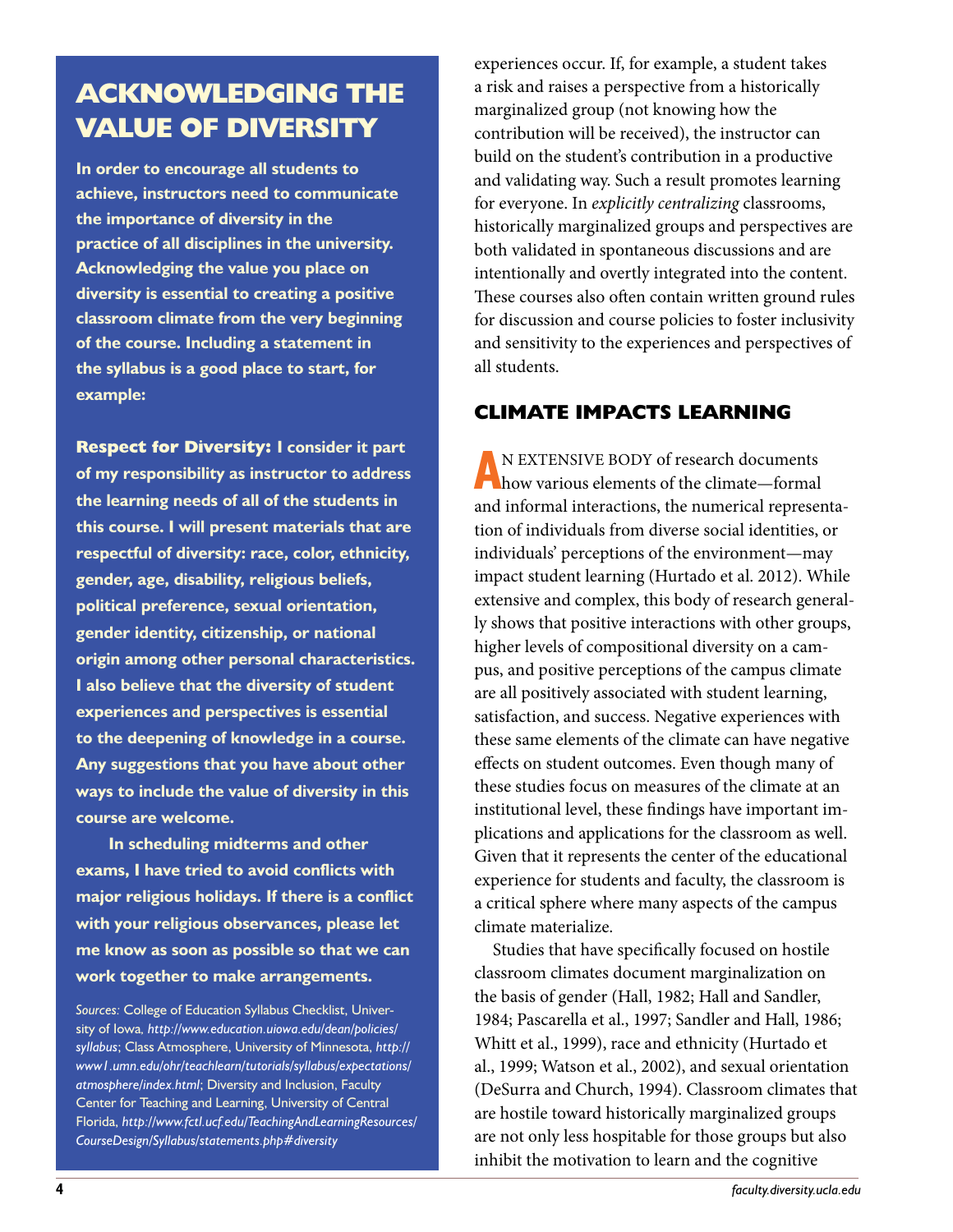development of students (Ambrose et al., 2010; Hall and Sandler, 1984). Expressing or validating stereotypes is a powerful way that faculty can create negative learning experiences for students from historically marginalized groups.

Because stereotypes can inhibit learning and performance in the classroom, it is essential that faculty consider the messages they are sending and actively communicate respect and expectation of success for all students. Steele and Aronson's (1995) groundbreaking study on the influence of stereotypes shows that the sense of threat that arises in members of a stereotyped group can negatively affect their level of preparation, their self-confidence, and their performance on tasks regardless of their ability. This phenomenon is termed "stereotype threat." This threat can be triggered regardless of whether the activation of a stereotype is intentional or not. Operating through both cognitive and motivational mediating mechanisms, stereotypes generate emotions—such as anger and frustration—that limit the ability of an individual to think clearly and disrupt their cognitive processes (Steele and Aronson, 1995). Stereotype threat can also trigger coping mechanisms. To protect their self-concept against potentially legitimizing the stereotype of low performance, a student might, for example, disidentify with a chosen discipline (Major et al., 1998). A recent study by Chang et al. (2011) presents evidence that stereotype threat can influence the persistence of underrepresented racial minority students in the sciences.

Conversely, studies show that more positive classroom climates can have a positive relationship with student outcomes. Results from a study focused on the educational significance of racial and ethnic composition found that classrooms with medium levels of heterogeneity (where students from racial minority groups composed 33 to 38% of enrolled students) reveal positive effects on students' problemsolving abilities and group skills (Terenzini et al., 2001). Group discussions that include viewpoints from diverse students stimulate higher integrative complexity (Antonio et al., 2004). And, students who interact with diverse peers within the classroom (and informally) show the greatest engagement in active thinking (Gurin, 1999; Gurin et al., 2002). Further, a professor's diversity orientation—a factor that

includes the incorporation of readings on gender and racial issues in the curriculum—can positively impact student GPA (Astin 1993).

## **PREPARING TO CREATE AN INCLUSIVE CLASSROOM CLIMATE**

**C**REATING a safe and inclusive classroom climate for diversity requires effort long before a course begins. Instructors should take steps during the planning of the course in order to help make a diverse set of students feel safe, valued, and respected. Below are several issues that should be considered in preparing to create an inclusive classroom environment for all students.

**Self-identification.** Start by thinking about your own identity and how your attitudes and experiences may affect your teaching and your students' responses. Consider your previous classroom experiences or incidences. These may give you insight into how your behavior impacts your effectiveness as a teacher. Consider your background and try to recall how you first became conscious of diversity and difference. Recognizing your own perspective is a step toward acknowledging the perspectives of students. Further, prepare yourself by considering how to respond if diversity becomes an issue in your class.

**Self-learning.** We all have more to learn from other groups. Informing yourself about other groups and cultures—whether through readings or other means—is critical to increasing awareness of student needs and of problematic assumptions about particular groups. Even if you think you may know about the experiences of historically marginalized groups, take the time to continue to learn. Offensive remarks or actions are often made by individuals who believe they are well intentioned. For example, a professor in a language class may think that asking a student who looks Asian how a phrase is said in Japanese is validating. The student—who may not be Japanese or may not speak it—may feel stigmatized. Instead, encouraging all students to share examples from languages they know would be more inclusive and perhaps lead to a better understanding of the diverse experiences that students bring to the classroom. Such increased understanding can help instructors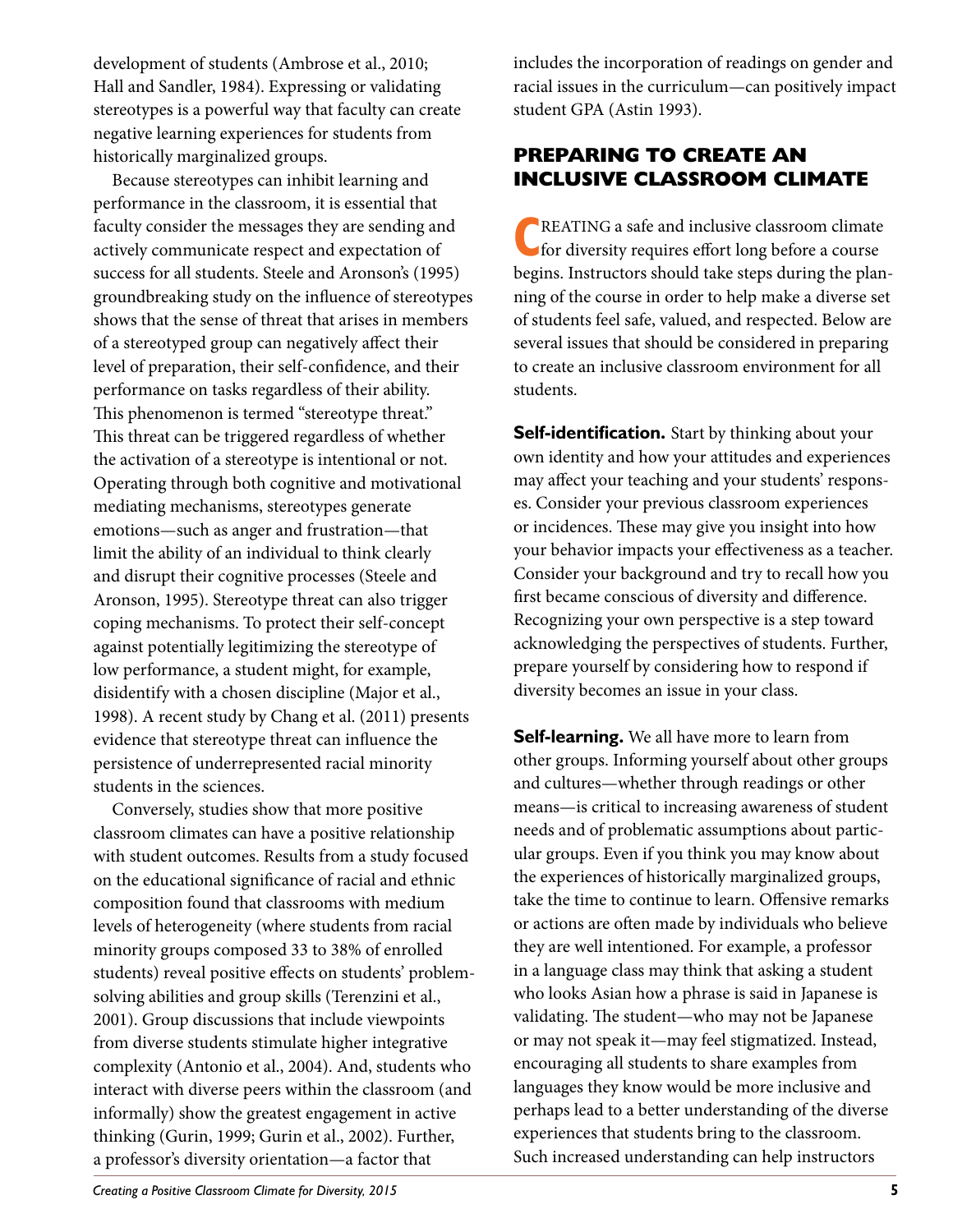

# **EXAMINING YOUR CLASSROOM BEHAVIOR**

**When thinking about your approach to teaching in the classroom and its effect on student learning, be introspective. Consider the messages you might be sending. Below are some questions to ask about your attitudes and classroom behavior. If you hear that students are concerned about your sensitivity to diversity issues, don't ignore the issue. Consult a colleague or the UCLA Office of Instructional Development.** 

- Do you use inclusive language? It is important **to use "she" as well as "he." Or, try using singular "they." When using anecdotes to illustrate points, avoid always using male protagonists.**
- **No When lecturing, do you use phrases such as "It's easy to see…" or "I'm sure the answer is obvious to all…"? Such phrases implicitly exclude students who may have not**

**understood and discourages them from asking questions. It's important to give students the opportunity to ask questions without feeling stigmatized or self-conscious.**

- **n** Do you use outdated terms for social groups? **It is important to be sensitive and use appropriate language for social groups.**
- **n** Do you make an effort to learn the names of **your students and pronounce them correctly? Showing respect for your students will help them succeed in your class.**
- **n** Do you prepare yourself to address diversity **issues in class discussions? Don't assume that your discipline is immune.**
- **n** Do you treat your students equally? Do you **make less eye contact with some students?**
- **n** Do you respond differently to white students **or to women students? When you notice that a student is unprepared for class, do you respond differently depending on your perceptions of their social group? Do you find yourself assessing the attractiveness of students? Does their attractiveness affect your treatment of them?**
- **n** Do you allow students to interrupt each **other?**
- Do you give feedback that includes praise?

#### **n** Do you use group activities to foster student **confidence?**

*Sources:* Teaching for Inclusion: Valuing the Diversity of Our Students, Southern Methodist University, *[http://www.smu.edu/Provost/](http://www.smu.edu/Provost/CTE/Resources/TeachCourse/TeachingSituations/Inclusion) [CTE/Resources/TeachCourse/TeachingSituations/Inclusion](http://www.smu.edu/Provost/CTE/Resources/TeachCourse/TeachingSituations/Inclusion)*; Diversity Issues for the Instructor: Identifying Your Own Attitudes, Center for Teaching and Learning, University of North Carolina, Chapel Hill, 1998; Five Competencies for Culturally Competent Teaching and Learning, C. Irish and M. Scrubb, Faculty Focus, Higher Ed Teaching Strategies, Magna Publications, 2012, *[http://www.faculty](http://www.facultyfocus.com/articles/teaching-and-learning/five-competencies-for-culturally-competent-teaching-and-learning/)[focus.com/articles/teaching-and-learning/five-competencies-for-cul](http://www.facultyfocus.com/articles/teaching-and-learning/five-competencies-for-culturally-competent-teaching-and-learning/)[turally-competent-teaching-and-learning/](http://www.facultyfocus.com/articles/teaching-and-learning/five-competencies-for-culturally-competent-teaching-and-learning/)*; Diversity Issues for the Instructor: Identifying Your Own Attitudes, *http://www.crlt.umich. edu/gsis/p3\_2*; Teaching In Racially Diverse College Classrooms, Derek Bok Center for Teaching and Learning, Harvard University, *<http://isites.harvard.edu/fs/html/icb.topic58474/TFTrace.html>*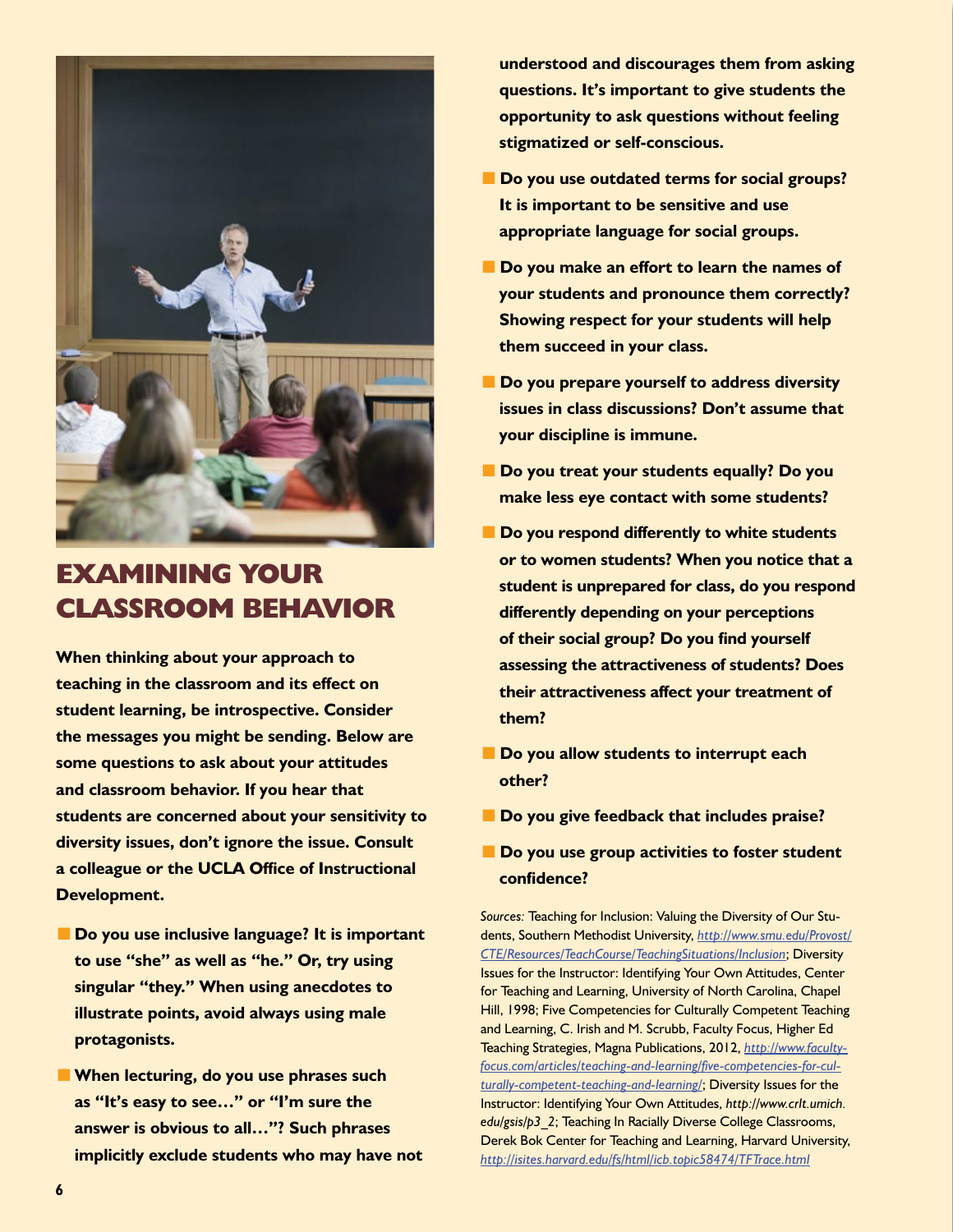more effectively bring the needs and concerns of those at the margins to the center. Learning about others may also help instructors draw on examples from various cultural reference points so that diverse students feel included and valued.

**Accommodations.** Students with disabilities may require academic accommodations—to have equal access in a course and to have an accurate measure of how they perform. In addition, particular religious holidays and practices may require that some students miss class certain days or receive other accommodations (not provided by the Office for Students with Disabilities). The class syllabus should recognize the need for such accommodations and provide information on how to submit them. Include statements such as "If you have a documented disability, please contact the Office for Students with Disabilities as soon as possible" and "If you have other requirements and wish to discuss non-disability related academic accommodations, please contact me as soon as possible."

After a student registers with the Office for Students with Disabilities (OSD), a counselor will contact the professor to discuss recommendations for the appropriate academic accommodation(s). For some disability-related academic accommodations (such as note-taking), the OSD may not contact the professor, if the accommodation can be provided with minimal to no disruption to the class. OSD requests should be given full consideration by instructors and be handled as expeditiously as possible. The OSD welcomes dialog and is committed to working with faculty to ensure the best possible outcome for the student. It is important to be aware that materials for the course may need to be selected early so that students have time to address their learning needs before the quarter begins.

**Course Content.** When selecting course content, it is important to consider whether the perspectives and scholarship of diverse groups are being represented. Focusing solely on the experiences of one group or on a single perspective is likely to exclude diverse viewpoints. Such exclusion sends the message that only the experiences and scholarship of some groups are valued and may lead to particular students feeling marginalized. Depending on the topic and

focus of the course, instructors should include scholarship or materials developed by people of various backgrounds and/or perspectives.

It is also critical that the perspectives and experiences of various groups be represented in a comprehensive and respectful manner. Materials that address underrepresented groups' experiences should not trivialize or disenfranchise these groups. Also, instructors should be cognizant of the portrayal of particular groups or cultures in course content and recognize the complexity of each group. When discussing issues of race, instructors should also acknowledge that there are many groups that are affected by racial issues and should avoid solely focusing on a black and white dichotomy. The perspectives of various groups regarding racial matters should be included in course materials. Instructors also have the responsibility to recognize the limitations of texts. If books with problematic limitations are ultimately used in the course, instructors should acknowledge these limitations early in the course to help students read the materials critically.

Within science, technology, engineering, and mathematics (STEM) disciplines, instructors can also make the curriculum more inclusive by including content about diversity, justice, and social responsibility. Many discipline-focused education journals—*Journal of Research in Science Teaching, Journal of College Science Teaching, Journal of Engineering Education, Journal of Chemical Education,* and *Journal for Research in Mathematics Education*—provide examples of teaching strategies

*The UCLA Office for Students with Disabilities (OSD) has a guide for faculty (<http://www.osd.ucla.edu/Faculty-Guide>) on working with students with disabilities. It is meant to support student-faculty communication and to facilitate a positive learning experience. It has information on how to work with a student who has a documented disability and how to refer a student to OSD who may be having difficulty in your class.*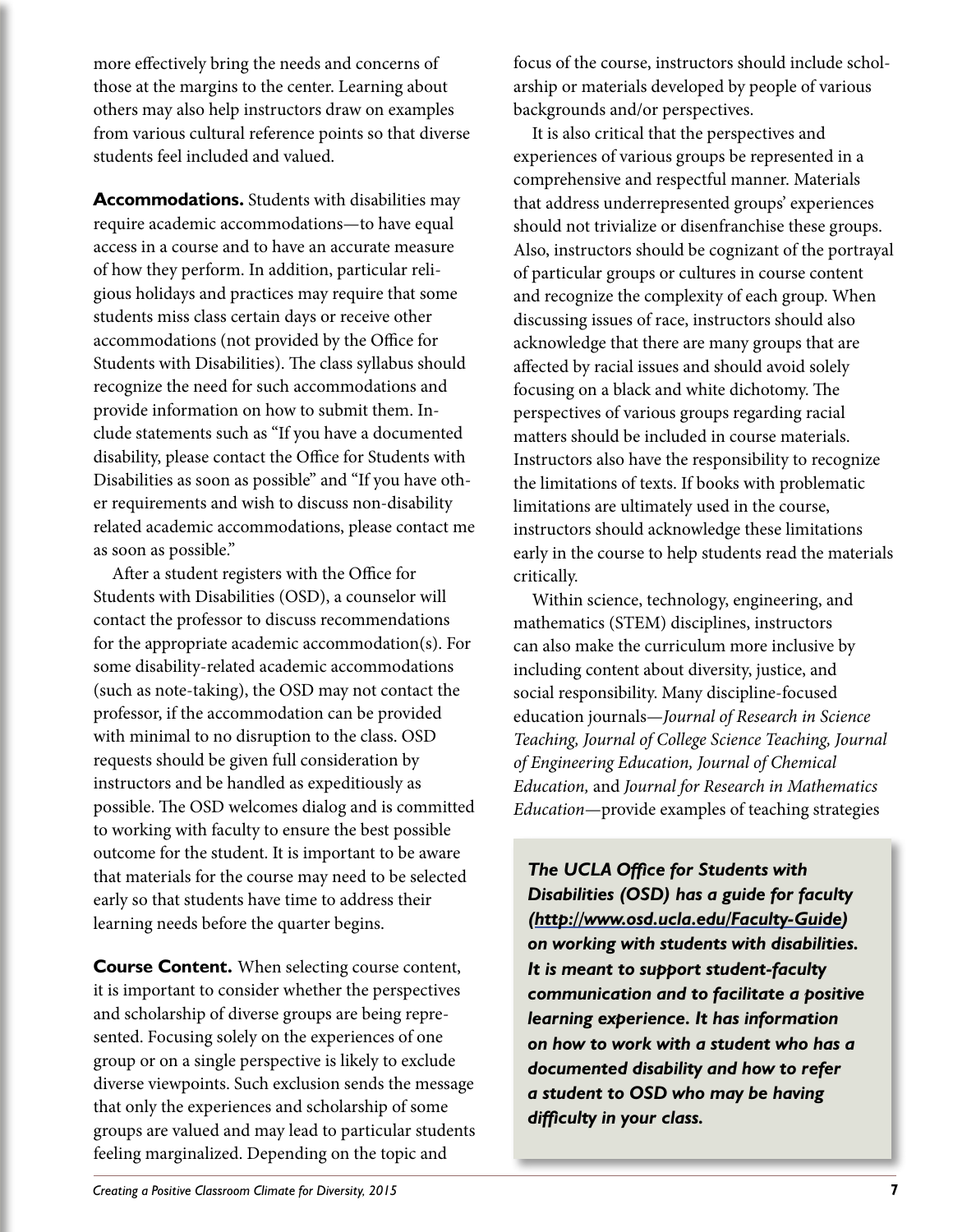

*Within science, technology, engineering, and mathematics (STEM) disciplines, instructors can also make the curriculum more inclusive by including content knowledge about diversity, justice, and social responsibility.* 

and syllabi that are inclusive of diversity. Many colleges have developed courses that bridge complex social issues with scientific knowledge, including understanding genetics to promote human rights (Chamany, 2001), studying the role of science in the development of racial categories (McGowan, 2005), understanding the complex genetics of skin color (Schneider, 2004), and exploring environmental issues to encourage sustainability (McDonald and Dominguez, 2005; Pratte and Laposata, 2005; Walsh, Jenkins, Powell, and Rusch, 2005).

When choosing course materials and requirements, professors need to be mindful that some students may be working while going to college and may have limited financial and time resources. Paying for expensive texts may require them to work additional hours, which may reduce their already limited time for studying, preparing for the course, or engaging in after-class student groups. Incorporating

low-cost options into the syllabus might help alleviate such financial and time pressures and help students be successful in the course.

**Teaching Methods.** Teaching practices can create or inhibit a welcoming environment for diverse students. Lecture-based courses, for example, have been shown to inhibit engagement and learning in college students (Astin, 1993). Teaching strategies that have been shown to engage students and increase learning include project-based and experiential learning, research projects, class discussions, reflective writing, cooperative learning and group projects, student presentations, using student inquiry to drive learning, and allowing students to select topics for course content.

**Ground Rules.** Creating and sustaining a positive classroom climate includes establishing ground rules for discussion and for interactions between students and between student and instructors (faculty and teaching assistants). Making ground rules clear from the beginning is an important way instructors can help create a classroom climate that is explicitly centralizing for diverse students. If possible, instructors should devote a portion of the first class to developing ground rules along with their students and have the rules incorporated into the class syllabus so that there is a written copy or the rules can be emailed to students. If time constraints make such discussion impractical, ground rules that acknowledge the importance of respect for diverse views should be included in the syllabus. By actively and explicitly signaling support for diverse views, faculty can build an inclusive space from the beginning. The message of such ground rules should be that class participants treat each other with respect and that name-calling, jokes, innuendos, verbal attacks, sarcasm, accusations, and other negative exchanges are not tolerated. Learning occurs through sharing and actively listening to different viewpoints, but students need to feel safe to express different viewpoints and to know that their perspectives will be valued and respected. When faculty actively encourage the expression of a broad range of ideas, greater understanding of difference is more likely to occur.

While most students may agree with and follow discussion ground rules, some may violate them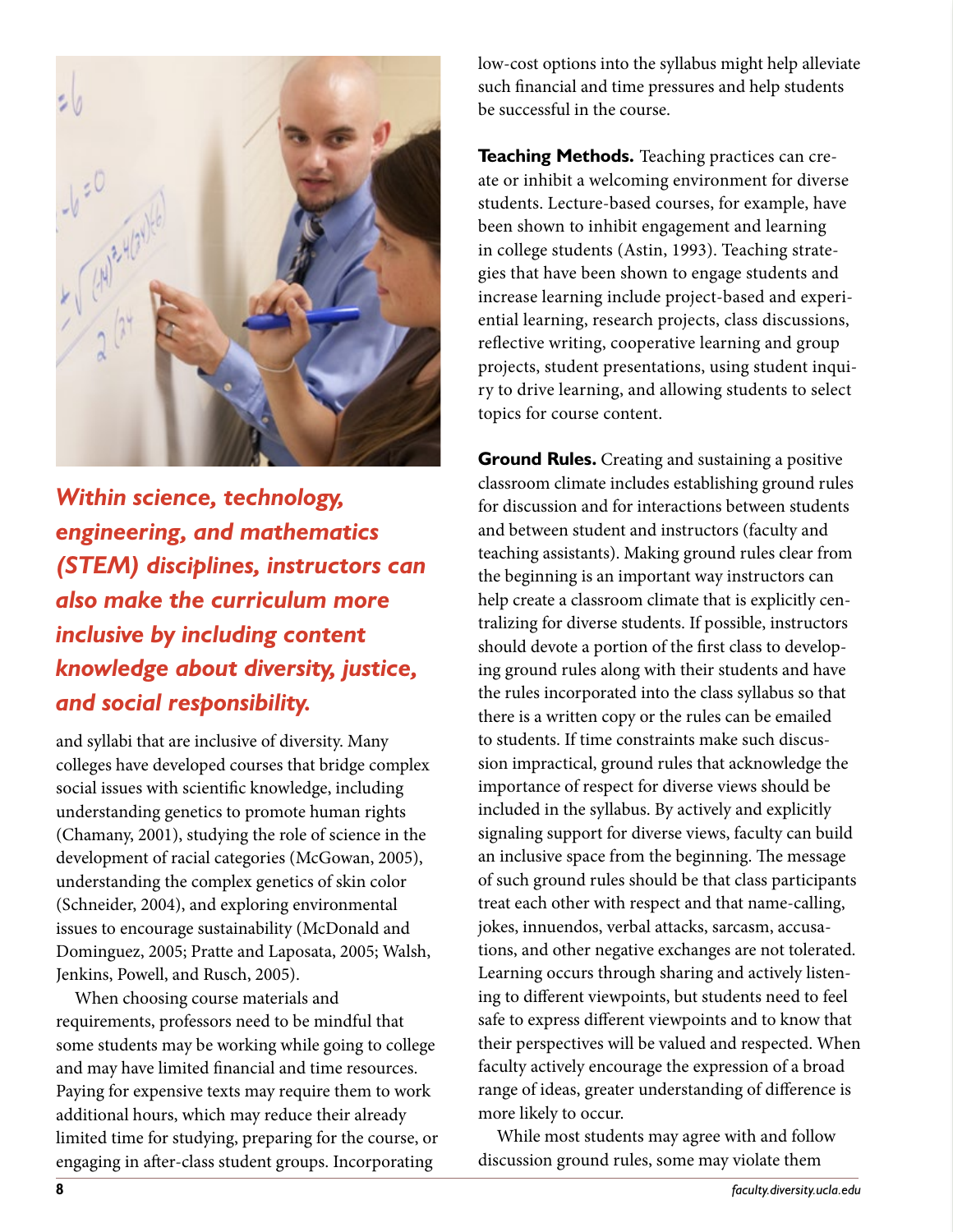# **SETTING GROUND RULES FOR CLASS DISCUSSIONS**

**All classes—whether lecture, seminar, discussion group, or laboratory section should have explicit rules for discussion and interactions. If there is time in the schedule, these rules should be developed by the class as a whole at the beginning of the term and distributed on paper or by email. Asking students for input signals that you value their perspective and it is likely that they will take the precepts more seriously. If there are time constraints, instructors can begin the process by sharing a proposed set on the first day of the term or in the syllabus. The objective is to create an inclusive atmosphere and to signal that you are open to the ideas of your students, which is key to their engagement in learning. Classroom discussions provide an opportunity for students to gain skills in communicating and to learn the value of collective exploration. Responses to violations of the ground rules for class discussion should also be discussed at the beginning of the term and be included in the syllabus or distributed once they have been determined. Examples of ground rules or guidelines include:**

- **n** Respect the opinions of others in class **discussions. When you disagree, make sure that you use arguments to criticize the idea, not the person.**
- **E** Be an active listener even if you don't agree **with what is being asserted. If you decide to object or make a comment, it should be clear that you were listening.**
- **n** Avoid generalizations.
- **n** Don't interrupt.
- **n** This classroom is a safe space for **disagreement. The goal of class discussion is not that everyone agree but that everyone in**

**the class gain new insights and experiences.**

- **Notable 1 When offering an opinion or answering a question, support your assertion with arguments and evidence, not generalizations.**
- **Don't attempt to dominate discussion. Be open to the ideas and experiences of others in the class.**
- **If you are nervous about speaking in class, remember that your perspective is valid and the class deserves to hear it.**
- **If a statement is made that offends you or you think might offend others, speak up and challenge it but always show respect for the person who made it.**
- Speak from your own experience. Use "I" **not "we" or "you."**
- **E** Be conscious of body language. Nonverbal **responses can also indicate disrespect.**
- **n** Students whose behavior is disruptive either **to the instructor or to other students may be asked to leave the classroom.**
- **n** Private conversations during class are not **appropriate—especially when others are speaking.**
- **n** Texting is not allowed during class. Laptops **can be used for note-taking and class-related activities only.**
- **n** Class discussions are private and should not **be shared without permission.**

*Sources:* Ground Rules, Eberly Center for Teaching Excellence,

*f*; Guide for Setting Ground Rules, Paul Gorski, EdChange, *[http://www.edchange.org/multicultural/activities/](http://www.edchange.org/multicultural/activities/groundrules.html) i*, Guidelines for Class Participation, Center for Research on Learning and Teaching, University of Michigan, **http://www.crlt.umich.org/index**.edu/ground Rules, Center for Teaching Excellence, Cornell University, *[http://www.](http://www.cte.cornell.edu/teaching-ideas/building-inclusive-classrooms/establishing-ground-rules.html)*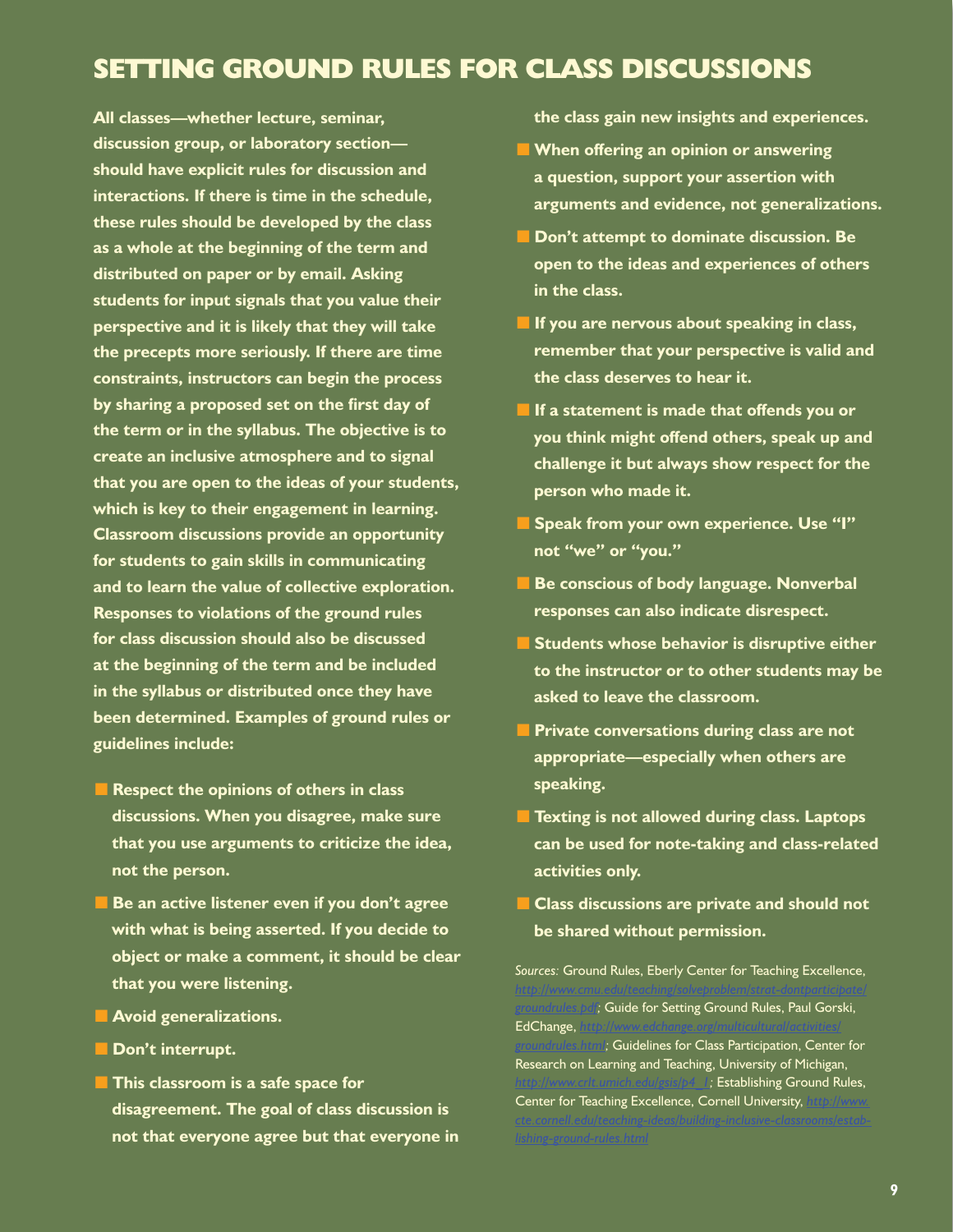# **RESPONDING TO VIOLATIONS OF GROUND RULES**



**When responding to the violation of ground rules, it is important for an instructor to remain calm and consider the violation a teaching opportunity for all, including the student who violated a rule.**

- *Be prepared.* **Develop strategies for these situations and consider what your own vulnerabilities and "hot buttons" might be. Check out some of the resources provided in this booklet.**
- *Don't ignore it.* **Ignoring a violation gives the impression that you don't take the rules seriously.**
- *Remain calm.* **It can be hard to remain calm when students in the class are upset or the situation is divisive, but taking a measured approach will help everyone in the class to stay calm as well.**
- *Model the behavior you would like students to use.* **If a student makes a clearly discriminatory remark such as "You people are always…,"**

**respond with "I felt upset when you made that remark. I felt that it marginalizes a whole group of people. Can you tell us what you were trying to express?"**

- *Use inclusive language by reframing.* **If a student, for example, speaks heatedly and seems angry, respond quietly by saying, "It sounds like you have a strong opinion about…, I am interested in hearing more. Can you expand on your point?"**
- *Avoid "you" statements.* **If a student interrupts another, don't say, "Stop! You are interrupting X." Instead, say, "X was in the middle of making a point. We'd all like to hear the rest of it."**

*Sources:* Creating Inclusive College Classrooms, S. Saunders and D. Kardia, Center for Research on Learning and Teaching, University of Michigan, *[http://www.crlt.umich.edu/gsis/f6]( http://www.crlt.umich.edu/gsis/f6)*; Interrupting Microagressions, G. Kenney, Diversity and Leadership Education, College of Holy Cross, *[http://academics.holycross.edu/sites/all/files/Center\\_for\\_](http://academics.holycross.edu/sites/all/files/Center_for_Teaching/2014%20January%20Workshop/Interrupting_Microaggressions_January2014.pdf) [Teaching/2014%20January%20Workshop/Interrupting\\_Microaggres-](http://academics.holycross.edu/sites/all/files/Center_for_Teaching/2014%20January%20Workshop/Interrupting_Microaggressions_January2014.pdf)*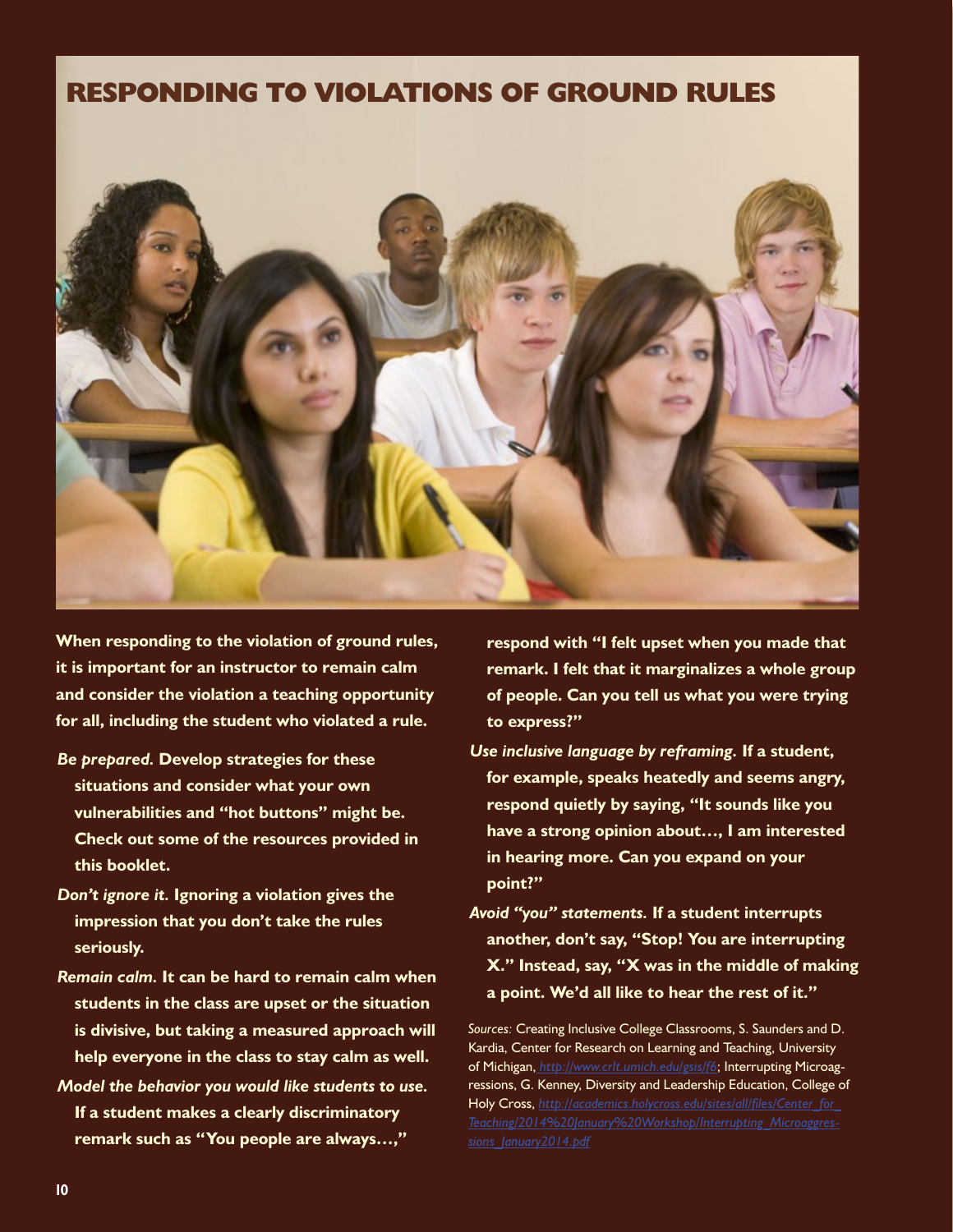during the course. Violations of the ground rules for class discussion should always be taken seriously and students should be held to the same standards. Maintaining a positive classroom climate for diversity includes preserving order and civility. Be prepared to respond immediately when a rule is violated. How an instructor responds to such a violation will, however, affect the classroom climate for other students. What should instructors do when a violation occurs? While it is not feasible to recommend specific actions, it is important for instructors to be attentive to the violation and not ignore it. The response needs to consider the long-term development of the student who violated a ground rule as well as the effect of the violation on the classroom climate.

Instructors should prepare themselves with a range of strategies to handle ground-rule violations and seek assistance—from colleagues or the UCLA Office of Instructional Development—to make such situations into teachable moments. In a discussion about immigration, for example, a student might interrupt another, saying, "You're just saying that because your family is not from America." First, the instructor should immediately halt the discussion and remind the interrupter of the ground rules, "XX was making a point. We all want to hear her whole comment." Once the student finishes, the instructor should then address the student who interrupted by saying, for example, "I'm curious. What makes you think XX's observation was motivated by her family experience? Are you making an assumption about her background? We all have family and other experiences that affect our worldviews and that makes them relevant." XX should also be drawn into the discussion. By remaining calm and using inclusive, non-confrontational language, the instructor can use the incident to create a learning experience for all. And, it becomes clear that diversity is valued.

The literature on education and inclusive pedagogy can also provide guidance on teaching through conflict. It would be helpful to discuss a set of action responses to ground-rule violations with students on the first day of class or to include them in the ground-rules section of the syllabus. Chesler and Zuñiga (1991) provide an example of how they responded to a heated discussion between students on sexual identity where students were



*When selecting course content, it is important to consider whether the perspectives and scholarship of diverse groups are being represented. Focusing solely on the experiences of one group or on a single perspective is likely to exclude diverse viewpoints.* 

not blamed or shamed for sharing their views and learning occurred together. If a student (or students) continues to violate the ground rules, faculty may seek to utilize appropriate means, such as the class participation component of the final course grade, as a consequence for the violations. Finally, being proactive in establishing a classroom dynamic that is explicitly centralizing may help to limit the occurrence of ground-rule violations.

These ground rules generally are directed to classroom interactions, but faculty should mention to students early in the course that the ground rules apply also to student-to-student interactions on social media, during group work, or in labs and discussion sections.

#### **SUSTAINING A POSITIVE CLIMATE**

**A**FTER taking steps before and at the onset of the course to develop an inclusive classroom climate, faculty should continue to assess the class dynamic to help sustain an inclusive climate. Throughout the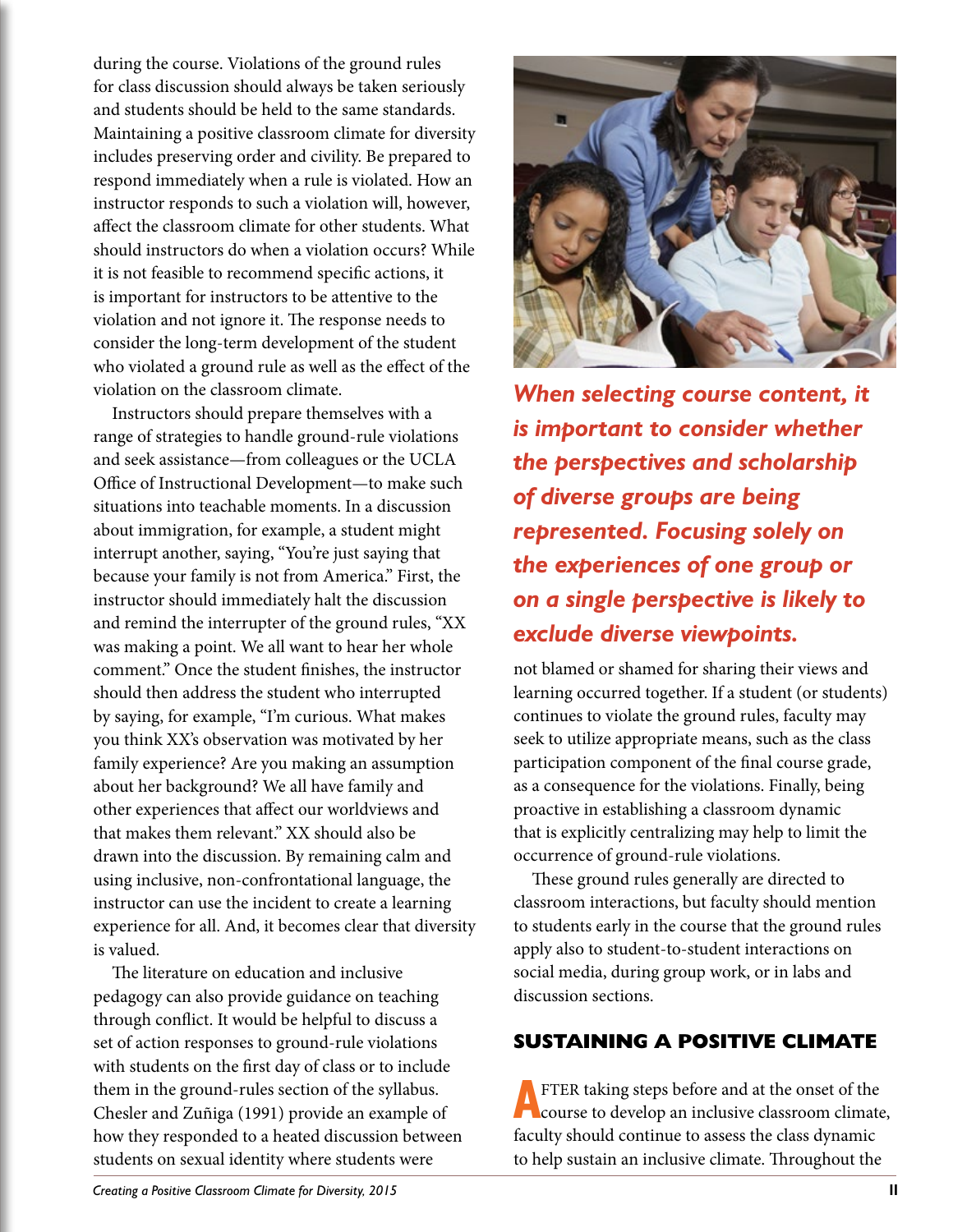course, use inclusive language. When lecturing, don't use phrases such as "It's easy to see…" or "I'm sure the answer is obvious to all…" Such phrases implicitly exclude students who may have not understood and discourages them from asking questions. As you work to maintain an explicitly centralizing classroom climate over the duration of the course, you should also consider how your assumptions about students may affect your behavior in the classroom.

## **PROBLEMATIC ASSUMPTIONS**

**A**STUDY by Saunders and Kardia (N.D.) shows that instructors can hold incorrect assumptions about student learning behaviors and capacities. When faculty hold such views, a negative learning environment can result and student learning is undermined. It is the responsibility of faculty members to treat every student as an individual and to focus on the learning success of each student in a class. The problematic assumptions listed below were selected from Saunders and Kardia's list.

#### **Incorrect Assumptions about Student Learning Behaviors**

- Students will seek help when they are struggling with a class.
- Poor writing suggests limited intellectual ability.
- Older students or students with physical disabilities are slower learners and require more attention from the instructor.
- Students whose cultural affiliation is tied to non-English speaking groups are not native English speakers or are bilingual.
- Students who are affiliated with a particular group (gender, race, ethnic, sexuality) are experts on issues related to that group and feel comfortable being seen as information sources to the rest of the class and the instructor who are not members of that group.
- European American students do not have opinions about issues of race or ethnicity and members of other groups do have opinions about these issues.
- All students from a particular group share the same view on an issue, and their perspective will necessarily be different from the majority of the class who are not from that group.
- In their reading, students will relate only to characters who resemble them.
- Students from certain groups are more likely to be argumentative or conflictual during class discussions or to not participate in class discussions or to bring a more radical agenda to class discussions.

Because developing an inclusive classroom climate is an ongoing process, faculty should consider and reconsider their assumptions before the course begins, during the course, and after the course ends.

#### **STUDENT INTERACTIONS**

**K**NOWING more about students and understand-<br>ing the nature of student interactions in the classroom is critical to creating inclusive educational environments. Interactions among students with differing social group identities may easily replicate the normative power relations in society, which privilege certain groups over others (for example, Adams et al., 2000; Johnson, 2005; Tatum, 2000). By ignoring and not opposing such negative interactions, faculty may be seen to be sanctioning such power norms and create a hostile learning environment for students from historically marginalized groups. Such interactions may also occur between students outside the classroom or over social media. Over the duration of the course, faculty should remind students to share any issues that come up regarding such interactions with other students with the instructor.

## **GRADING**

**RADING** practices may also affect the classroom climate. Faculty should be clear about their specific grading criteria and be consistent in their evaluations of student performance. Using different criteria for particular students should be avoided because they may create tensions and unfairly penalize those students. These differing criteria may also be based on problematic assumptions as opposed to accurate information. Examples include having higher expectations for Latina/o students in a Latin American studies class, having higher expectations for Japanese American students in a Japanese language course, or having higher expectations for students of color in an ethnic studies course.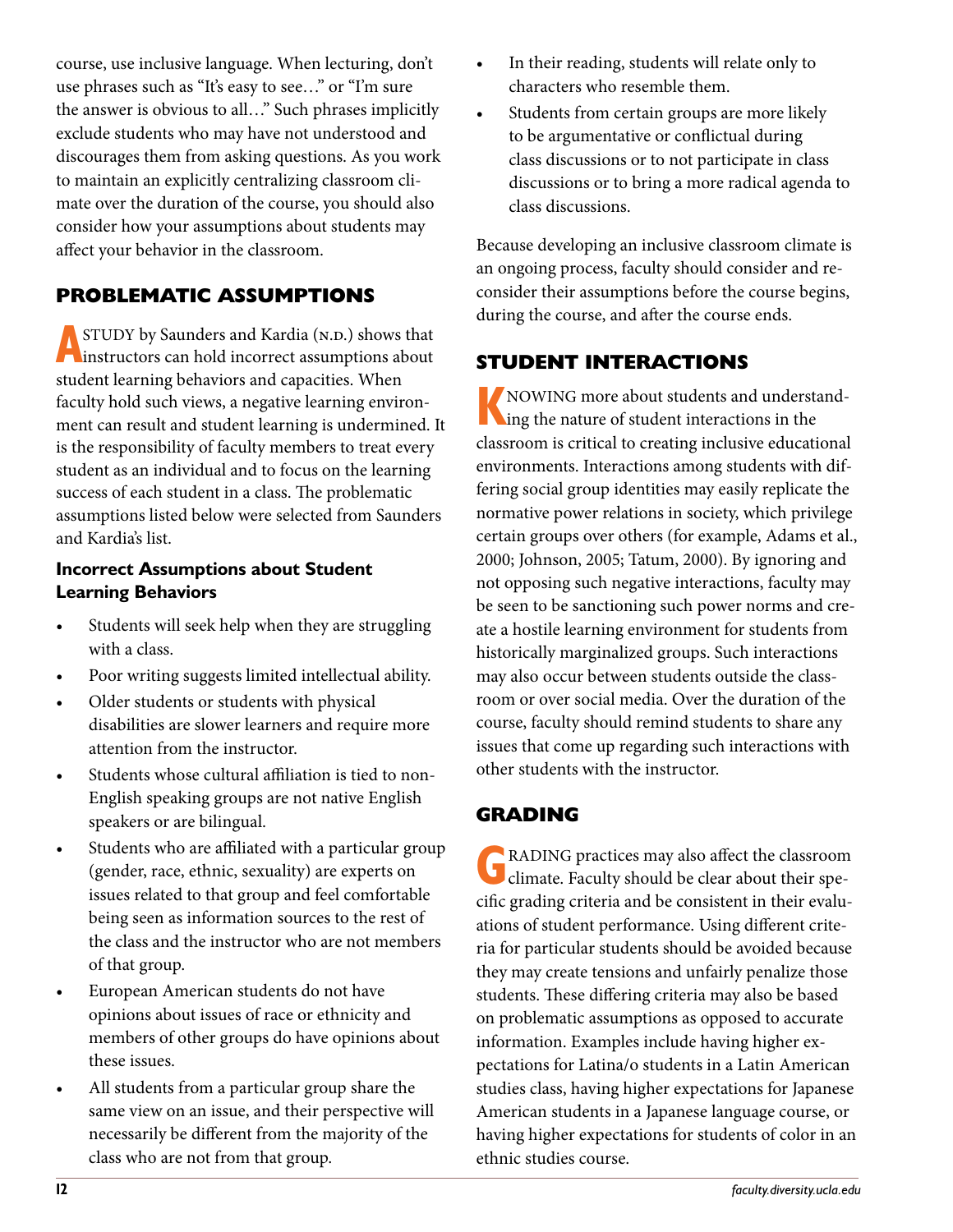# **MICROAGGRESSIONS IN THE CLASSROOM**

**Microaggressions come in many forms in the classroom: instructor to student, student to instructor, or student to student. All have a negative effect on classroom climate. When discussing the merits of a group project, for example, an instructor might exclude the lone female participant, implying that male members of the group had done all the work. Or, a male student might inappropriately challenge a female instructor on a grade.** 

**When addressing student-to-student microaggressions in the classroom, an instructor needs to consider the learning needs of all the students. Dealing with them is not about punishment or finding consensus or avoiding disagreements. It's about creating a space where students can address difference and diversity in productive ways. Further, research shows that leaving microaggressions unaddressed can have as much of a negative impact as the microaggression itself. Here are some example situations and techniques for responding:**

*When XX suggests that a statement by a character in a novel is offensive to Asian women, another student objects by saying that it's not offensive, it's just reality.* 

**RESPONSE: Inquire. "I see that you disagree with XX's perspective. I'm curious about your reasoning. Can you elaborate on what you mean?"**

*A white student says, "I don't see why we have to talk about race all the time, it's not always about race."*

**RESPONSE: Use paraphrase as a means of reflection and focus on reflecting feelings as well as content. "It sounds like you are concerned and frustrated about the focus of the discussion. What is it that concerns you the most?"**

*Microaggressions are the everyday verbal, nonverbal, and environmental slights, snubs, or insults, whether intentional or unintentional, that communicate hostile, derogatory, or negative messages to target persons based solely upon their marginalized group membership.* 

*Source:* Sue et al. 2007

*A male student responds to a comment with a joke, "Does your mother know you're gay?"* **RESPONSE: Use an "I" statement: "I didn't find that joke funny. Please remember our class ground rules and be respectful of one another."**

*When asked a question about terrorism, a student suggests that XX (who wears a hijab) would be better able to answer the question.*

**RESPONSE: Redirect and reframe. "XX can decide if she would like to comment. I'm interested in the perspectives of all the students in this class so that we can think about this topic together. Over the years, many groups have engaged in what we now would call terrorism. Can anyone give me some examples?"** 

*Sources:* Interrupting Microaggressions, G. Kenney, Diversity Leadership and Education, Holy Cross College, *[http://academics.](http://academics.holycross.edu/sites/all/files/Center_for_Teaching/2014%20January%20Workshop/Interrupting_Microaggressions_January2014.pdf) [holycross.edu/sites/all/files/Center\\_for\\_Teaching/2014%20](http://academics.holycross.edu/sites/all/files/Center_for_Teaching/2014%20January%20Workshop/Interrupting_Microaggressions_January2014.pdf) [January%20Workshop/Interrupting\\_Microaggressions\\_January2014.](http://academics.holycross.edu/sites/all/files/Center_for_Teaching/2014%20January%20Workshop/Interrupting_Microaggressions_January2014.pdf) [pdf](http://academics.holycross.edu/sites/all/files/Center_for_Teaching/2014%20January%20Workshop/Interrupting_Microaggressions_January2014.pdf)*; Microaggressions: Power, Privilege, and Everyday Life, *<http://www.microaggressions.com>*; Microaggressions in the Classroom, Center for Multicultural Excellence, University of Denver, *[http://otl.du.edu/wp-content/uploads/2013/03/](http://otl.du.edu/wp-content/uploads/2013/03/MicroAggressionsInClassroom-DUCME.pdf) [MicroAggressionsInClassroom-DUCME.pdf](http://otl.du.edu/wp-content/uploads/2013/03/MicroAggressionsInClassroom-DUCME.pdf)*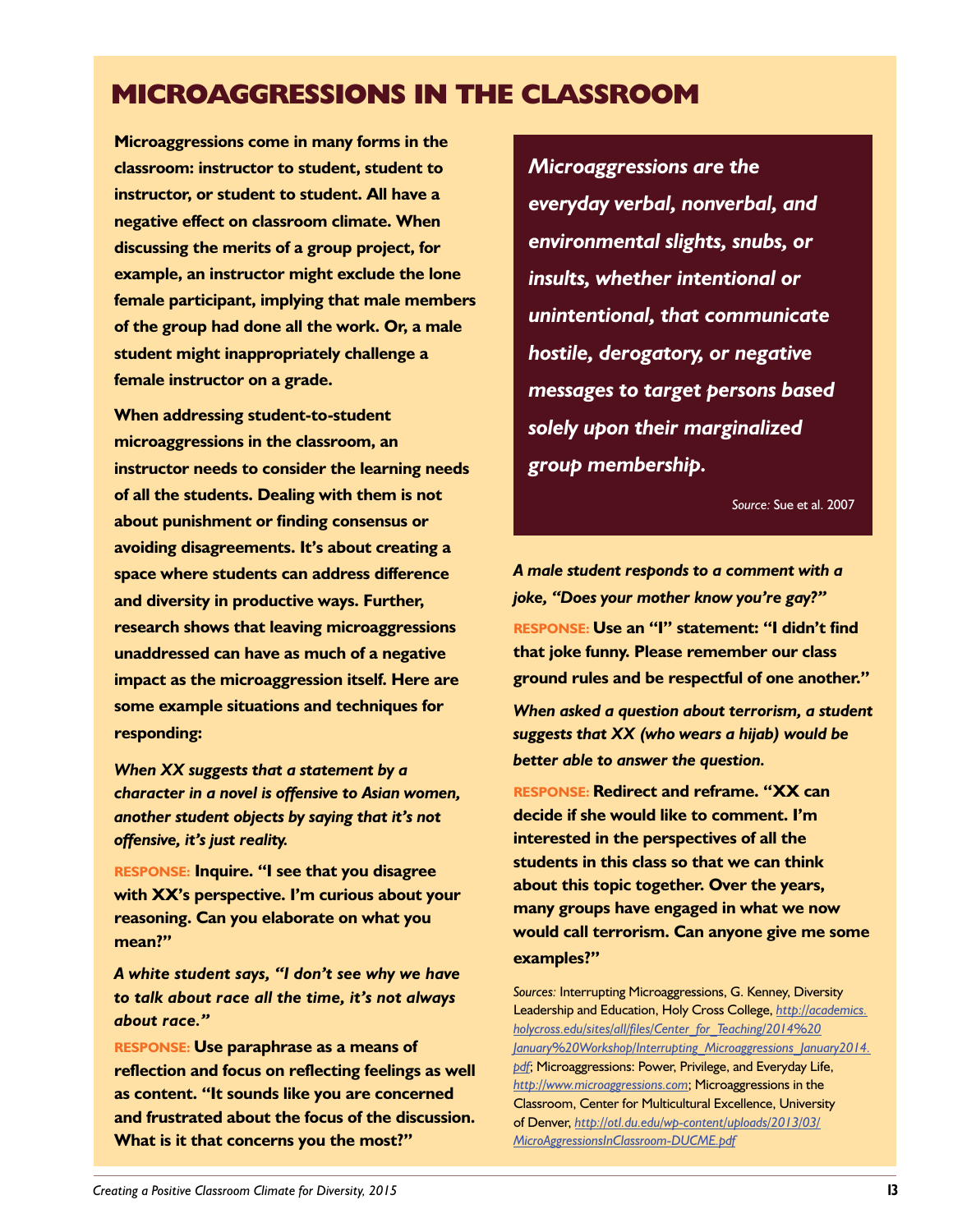

When grading writing assignments, faculty should be sensitive and supportive of different writing styles, which can differ for cultural, symbolic, or political reasons. Many students may write in ways that on the surface may appear to faculty members to be incorrect or nonstandard English. These styles, however, may be a deliberate form of expression that is in line with a student's ways of knowing, views, or political stance. It is important to recognize that many standards apply when evaluating good writing. Before making the decision to lower a student's grade, the instructor should discuss with the student the use of a particular writing style—for example, using capitals vs. lower-case for "Black" when referring to culture or people or using gender-neutral pronouns. Rather than asserting that such choices are "incorrect," faculty should discuss the issue

with the student and come to an agreement about standards for the course. Faculty should also use the opportunity to consider their own assumptions.

Grading schemes can have a significant normative influence on student behavior and development. For example, grading on a curve creates and exacerbates competitive environments in classrooms as students objectify their classmates as opponents. Such an environment may impede the development of empathy and altruism (Fines, 1997). As a result, students may engage behaviors that skew the competition in their favor (for example, not sharing notes, cheating on exams, and not sharing information about important opportunities with one another). Grading on a curve is often used as a way to help students achieve higher grades, but other grading approaches may be more appropriate to help students achieve higher scores without compromising class climate and desired student outcomes.

Creating and sustaining a positive climate for diversity in the classroom is essential to making sure that all students in the university are supported and have the tools they need to succeed. Faculty can build and maintain such a climate by actively incorporating inclusivity in course development, syllabi, teaching methods, and interactions with students. If your teaching methods communicate respect and the expectation that all students can succeed in your class, you will be closer to making that success happen.

# **RESOURCES: CLASSROOM CLIMATE**

- "Allowing" Race in the Classroom: Students Existing in the Fullness of their Beings, J.A. Helling, New Horizons for Learning, Johns Hopkins School of Education, *[http://education.jhu.edu/PD/newhorizons/strategies/topics/multicultural-education/](http://education.jhu.edu/PD/newhorizons/strategies/topics/multicultural-education/allowing-race-in-the-classroom/) [allowing-race-in-the-classroom/](http://education.jhu.edu/PD/newhorizons/strategies/topics/multicultural-education/allowing-race-in-the-classroom/)*
- Ground Rules for Discussion: A Roadmap for Student Voices in Multicultural Education, D. C. McKinney, *[http://www.](http://www.socialstudies.org/system/files/publications/yl/1501/150106.html) [socialstudies.org/system/files/publications/yl/1501/150106.html](http://www.socialstudies.org/system/files/publications/yl/1501/150106.html)*
- Creating Inclusive College Classrooms, S. Saunders and D. Kardia, Center for Research on Learning and Teaching, University of Michigan, *<http://www.crlt.umich.edu/gsis/f6>*
- Diversity and Inclusive Teaching, Center for Instructional Development and Research, University of Washington, *<http://depts.washington.edu/cidrweb/OLD/resources/diversitytools.html>*
- Inclusive Teaching Strategies, Center for Teaching Excellence, Cornell University, *<http://www.cte.cornell.edu/teaching-ideas/building-inclusive-classrooms/inclusive-teaching-strategies.html>*
- Incorporating Diversity, Center for Teaching Excellence, Cornell University, *<http://www.cte.cornell.edu/teaching-ideas/building-inclusive-classrooms/inclusive-teaching-strategies.html>*
- Preparing Future STEM Faculty for Diverse Classrooms at University of Wisconsin–Madison, *[http://www.aacu.org/campus-model/preparing-future-stem-faculty-diverse-classrooms-university-wisconsin–madison](http://www.aacu.org/campus-model/preparing-future-stem-faculty-diverse-classrooms-university-wisconsin-madison)*
- Teaching for Retention in Science, Engineering, and Math Disciplines: A Guide For Faculty, M.K. Brown, C. Hershock, C. J. Finelli, C. O'Neal, CCRLT Occasional Papers No. 25, Center for Learning and Retention, University of Michigan, *[http://www.crlt.umich.edu/sites/default/files/resource\\_files/CRLT\\_no25.pdf](http://www.crlt.umich.edu/sites/default/files/resource_files/CRLT_no25.pdf)*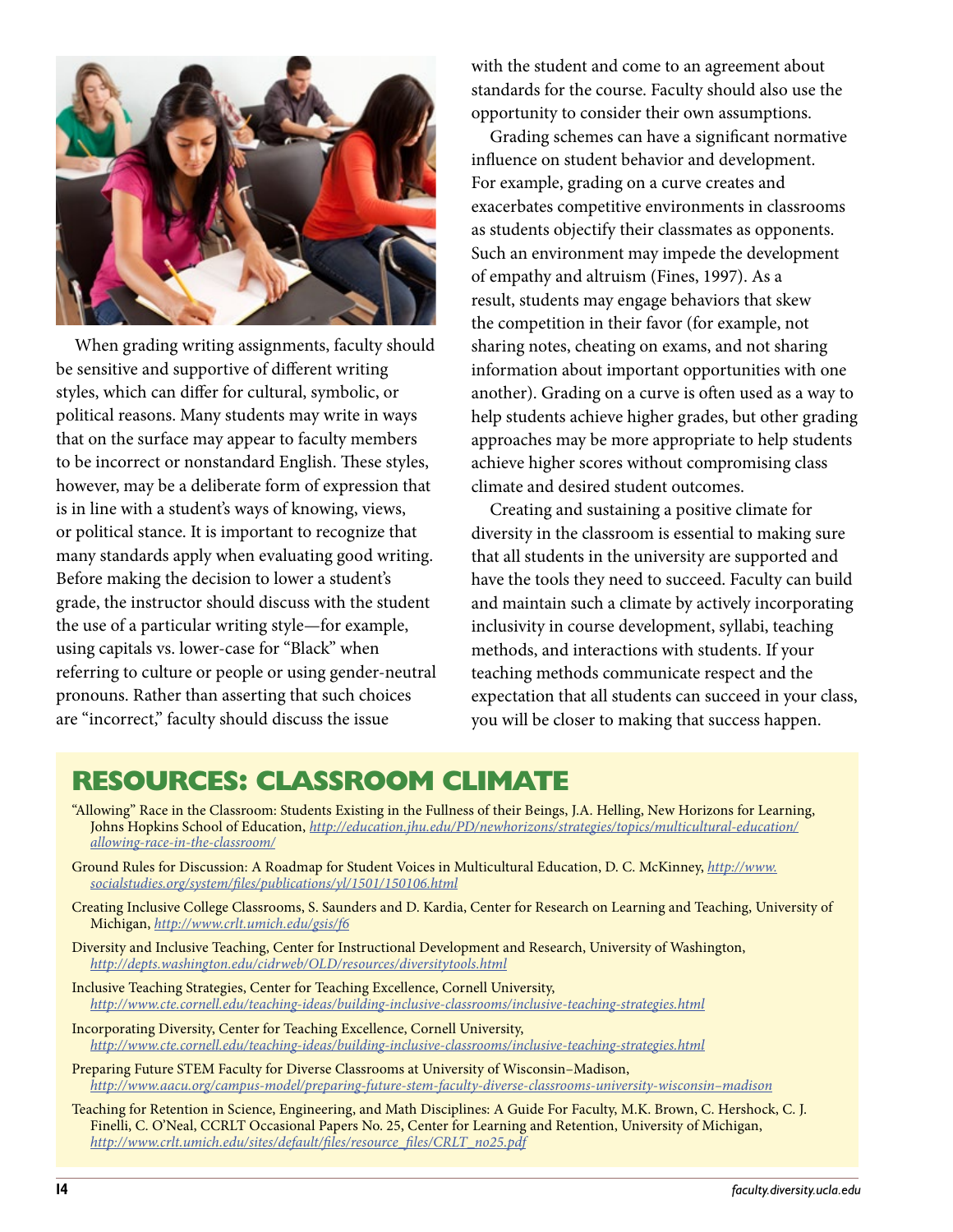# **REFERENCES**

- Adams, M., W.J. Blumenfeld, R. Castañeda, R., H. Hackman, M. Peters, and X. Zuñiga, Eds. 2000. *Readings for Diversity and Social Justice: An Anthology on Racism, Antisemitism, Sex-Ism, Heterosexism, Ableism, and Classism.* New York: Routledge.
- Ambrose, S. A., M. W. Bridges, D. DiPietro, M.C. Lovett, and M.K. Norman. 2010. *How Learning Works: Seven Research-Based Principles for Smart Teaching.* San Francisco, CA: Jossey-Bass.
- Antonio, A. L., M. J. Chang, K. Hakuta, D.A. Kenny, S. Levin, and J.F. Milem. 2004. Effects of racial diversity on complex thinking in college students. *Psychological Science,* 15(8), 507-510.
- Astin, A. W. 1993. *What Matters in College: Four Critical Years Revisited.* San Francisco: Jossey-Bass.
- Chamany, K. 2001. Niños desaparecidos. *Journal of College Science Teaching*, 31, 61-65.
- Chang, M. J., M. K. Eagan, M. H. Lin, and S. Hurtado. 2011. Considering the impact of racial stigmas and science identity: Persistence among biomedical and behavioral science aspirants. *Journal of Higher Education*, 82(5), 564-596.
- Chesler, M. A., and X. Zuñiga. 1991. Dealing with prejudice and conflict in the classroom: The pink triangle exercise. *Teaching Sociology*, 19(2), 173-181.
- DeSurra, C. J., and K.A. Church. November 1994. Unlocking the classroom closet: Privileging the marginalized voices of gay/lesbian college students. Paper presented at the Annual Meeting of the Speech Communication Association: New Orleans, LA.
- Fines, B. G. 1997. Competition and the curve: Academic evaluations focus. *University of Missouri Kansas City Law Review*, 65(4), 879-915.
- Gurin, P. 1999. The compelling need for diversity in higher education: Expert testimony in Gratz et al. *v.* Bollinger et al. *Michigan Journal of Race and Law,* 5, 363-425.
- Gurin, P., E. L. Dey, S. Hurtado, and G. Gurin. 2002. Diversity and higher education: Theory and impact on educational outcomes. *Harvard Educational Review,* 72(3), 330-366.
- Hall, R.M., with B. R. Sandler. 1982. T*he Classroom Climate: A Chilly One for Women?* Washington, DC: Association

of American Colleges, Project on the Status and Education of Women.

- Hall, R.M., and B. R. Sandler. 1984. *Out of the Classroom: A Chilly Climate for Women?* Washington, DC: Association of American Colleges, Project on the Status and Education of Women.
- Hurtado, S., C. L., Alvarez, C. Guillermo-Wann, M. Cuellar, and L. Arellano. 2012. A model for diverse learning environments: The scholarship on creating and assessing conditions for student success. In J. C. Smart and M. B. Paulsen (eds.), *Higher Education: Handbook of Theory and Research, Volume 27.* New York, NY: Springer.
- Hurtado, S., J. Milem, A. Clayton-Pederson, and W. Allen. 1999. *Enacting Diverse Learning Environments: Improving the Climate For Racial/Ethnic Diversity In Higher Education.* ASHE-ERIC Higher Education Report, 26 (8). San Francisco: Jossey-Bass.
- Johnson, A. 2005. *Privilege, Power, and Difference.* 2nd ed. Boston: Mc-Graw-Hill.
- Major, B., S. Spencer, T. Schmader, C. Wolfe, and J. Crocker. 1998. Coping with negative stereotypes about intellectual performance: The role of psychological disengagement. *Personality and Social Psychology Bulletin,*  24(1), 34-50.
- McDonald, J., and L. Dominguez. 2005. Moving from content knowledge to engagement. *Journal of College Science Teaching*, 35, 18-22.
- McGowan, A. H. 2005. Genes and race in the classroom: Science in a social context. *Journal of College Science Teaching*, 34, 30-33.
- Omi, M., and H. Winant, H. 1994. *Racial Formations in the United States: From the 1960s to the 1990s*. New York: Routledge.
- Pascarella, E.T., L.S. Hagedorn, E.J. Whitt, P.M. Yeager, M.I. Edison, P.T. Terenzini, and A. Nora. 1997. Women's perceptions of a "chilly climate" and their cognitive outcomes during the first year of college. *Journal of College Student Development,* 38 (2), 109-24.
- Pratte, J., and M. Laposata. 2005. The ESA21 project: A model for civic engagement. *Journal of College Science Teaching,* 35, 39-43.
- Sandler, B. R., and Hall, R. M. 1986. *The Campus Climate Revisited: Chilly for*

*Women Faculty, Administrators and Graduate Students.* Washington, DC: Association of American Colleges, Project on the Status and Education of Women.

- Saunders, S., and D. Kardia. N.D. Creating Inclusive College Classrooms. University of Michigan Center for Research on Learning and Teaching, *[http://www.](http://www.crlt.umich.edu/gsis/p3_1 ) [crlt.umich.edu/gsis/p3\\_1](http://www.crlt.umich.edu/gsis/p3_1 )*
- Schneider, P. 2004. The genetics and evolution of human skin color: The case of Desiree's baby. *Journal of College Science Teaching,* 34, 20-22.
- Sue, D.W., C. M. Capodilupo, G. C. Torino, J. M. Bucceri, A. M. B. Holder, K. L. Nadal, and M. Esquilin. 2007. Racial microaggressions in everyday life: Implications for clinical practice. *American Psychologist,* 62(4), 271–286.
- Steele, C. M., and J. Aronson. 1995. Stereotype threat and the intellectual test performance of African Americans. *Journal of Personality and Social Psychology*, 69(5), 797-811.
- Tatum, B. 2000. Who am I? The complexity of identity. In M. Adams, W. J. Blumenfeld, R. Castaneda, H. Hackman, M. Peters, and X. Zuñiga (Eds.), *Readings for Diversity and Social Justice: An Anthology on Racism, Antisemitism, Sexism, Heterosexism, Ableism, And Classism.* New York: Routledge.
- Terenzini, P. T., A.F. Cabrera, C.L. Colbeck, S. A. Bjorklund, and J.M. Parente. 2001. Racial and ethnic diversity in the classroom: Does it promote student learning? *Journal of Higher Education*, 72(5), 509-531.
- Walsh, M., D. Jenkins, K. Powell, and K. Rusch. 2005. The campus lake learning community: Promoting a multidisciplinary approach to problem solving. *Journal of College Science Teaching*, 34, 24-27.
- Watson, W. E., L. Johnson, and G.D. Zgourides . 2002. The influence of ethnic diversity on leadership, group process, and performance: An examination of learning teams. *International Journal of Intercultural Relations,* 26(1), 1-16.
- Whitt, E. J., Edison, M. I., Pascarella, E. T., and Terenzini, P. T. 1999. The "chilly climate" for women and cognitive outcomes in the second and third years of college. *Journal of College Student Development,* 40, 163-177.